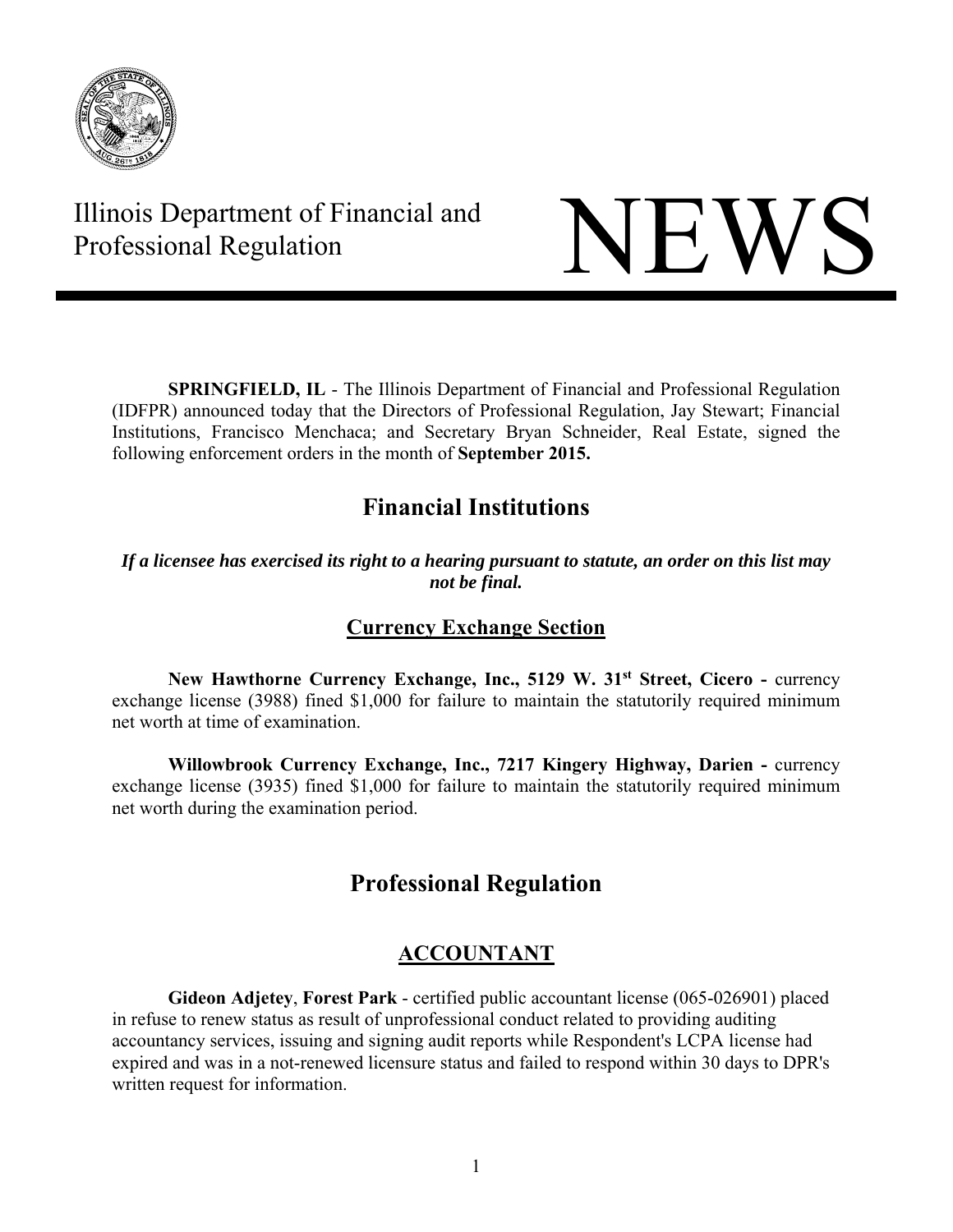**Adjetey & Bell LLC, LaGrange** - (unlicensed) ordered to cease and desist the (unlicensed) practice of public accountancy practice which involved providing auditing services and issuing independent audit reports for several years (2007-2014) regarding an audit client.

#### **BARBER, COSMETOLOGY, ESTHETICS AND NAIL TECHNOLOGY**

**Brodrick Brady, Springfield** - barber license (006-063454) reprimanded and fined \$250 after practiced barbering on a suspended license.

**David Brown**, **Harvey** - barber license (006-app/3395431) issued with reprimand based on a felony conviction.

**Randy Edwards, Marion** - barber license (006-061539) placed in refuse to renew status for being more than 30 days delinquent in the payment of child support.

**William Hayes, Crest Hill** - barber license (006-064147) reprimanded and fined \$250 for practicing as a barber prior to licensure.

**Shavonne Bracey, Chicago** - cosmetologist license (011-278482) restored to ISAC probation after defaulted on an Illinois educational loan and has now entered into a repayment agreement.

**Ngan Bui, St. Louis, MO** - cosmetologist license (011-294581) revoked for submitting fake documents in her endorsement application.

**Henry Dang, St. Louis, MO** - cosmetologist license (011-3025692) revoked for submitting fake documents in his endorsement application and for a bribery conviction.

**Maryanne Efe, Lombard** - cosmetologist license (011-292780) ) restored to ISAC probation after defaulted on an Illinois educational loan and has now entered into a repayment agreement.

**Danielle Groothuis, Belleville** - cosmetologist license (011-310752) issued with reprimand and fined \$200 due to practicing prior to licensure.

**Dion Hardeman, Zion** - cosmetologist license (011-app346580) issued and placed on probation for three years based on felony conviction and for unprofessional conduct.

**Dhillis Landrum, Chicago** - cosmetologist license (011-255978) reprimanded and fined \$100 due to practicing on a non-renewed license.

**Pamela Nichols, Wood River** - cosmetologist license (011-232373) reprimanded and fined \$500 for engaging in the practice while her license was lapsed and operating a salon without a license and permitting another to work on a lapsed license.

**Sandra Quintana, Aurora** - cosmetologist license (011-310781) issued with reprimand and fined \$250 due to practicing as a cosmetologist prior to licensure.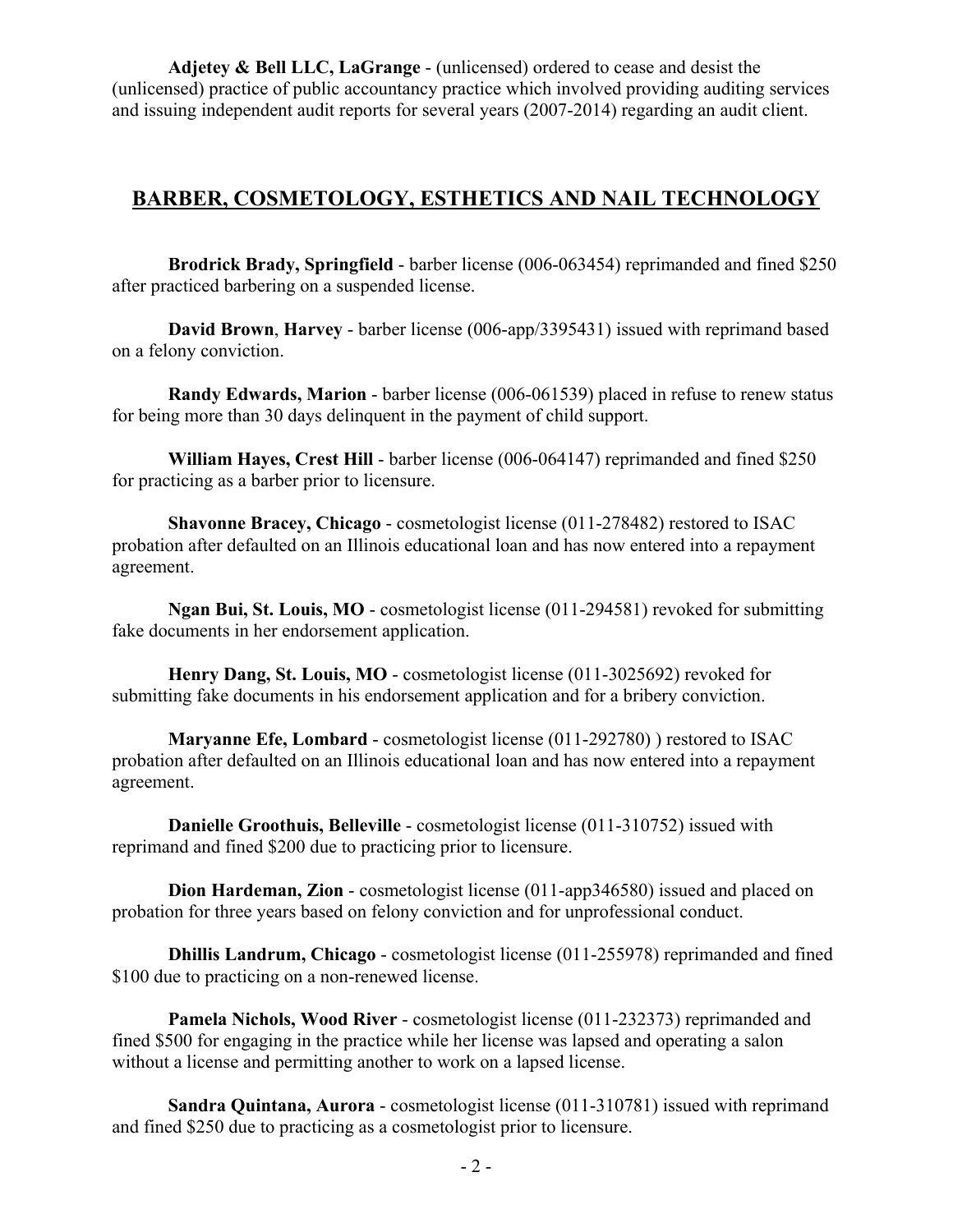**Khoa To, Carol Stream** - cosmetologist license (011-293435) reprimanded and fined \$250 after failed to properly sanitize a wound.

**Antonia Turner, Lombard** - cosmetologist license (011-287996) ) restored to probation after defaulted on an Illinois educational loan and has now entered into a repayment agreement.

**Kara Williams, Decatur** - cosmetologist license (011-282121) ) restored to ISAC probation effective upon payment of fees and filing of forms after defaulted on an Illinois educational loan and has now entered into a repayment agreement.

**Teresa Bukowski, Lincolnwood** - (unlicensed) ordered to cease and desist the (unlicensed) practice *of* cosmetology.

**Taylor Eiselin, Washington** - (unlicensed) ordered to cease and desist the (unlicensed) practice of esthetics

**Ming Du, Chicago & Oswego** - nail technician license (169-025228) and Little Nails Boutique salon license (189-016246) both indefinitely suspended for a minimum of six months based on unsanitary conditions, gross malpractice and dishonorable and unethical conduct.

**Shawna Peterson, Creve Coeur** - nail technician license (169-025769) issued with reprimand based on a previous criminal conviction.

**Phillip Tran, Glendale Heights** - (169app3516081) ordered to cease and desist the (unlicensed) practice of nail technology.

**Jefferson Van Nguyen, West Chicago** - nail technician license (169-013264) reprimanded and fined \$500 for allowing an employee to provide hair removal services without a cosmetologist or esthetician license and failure to obtain a salon license prior to operating the salon.

**Ruixie Doug, Evanston** - (unlicensed) ordered to cease and desist the (unlicensed) practice of nail technology.

**Chao Hu, Chicago** - (unlicensed) ordered to cease and desist the (unlicensed) practice of nail technology.

**Xintong Lan, Chicago** - (unlicensed) ordered to cease and desist the (unlicensed) practice of nail technology.

**Rin Lin, Chicago** - (unlicensed) ordered to cease and desist the (unlicensed) practice of nail technology.

**Trinh Nguyen, Mount Vernon** - (unlicensed) ordered to cease and desist the (unlicensed) practice of nail technology.

**Vinh Nguyen, Mount Vernon** - (unlicensed) ordered to cease and desist the (unlicensed) practice of nail technology.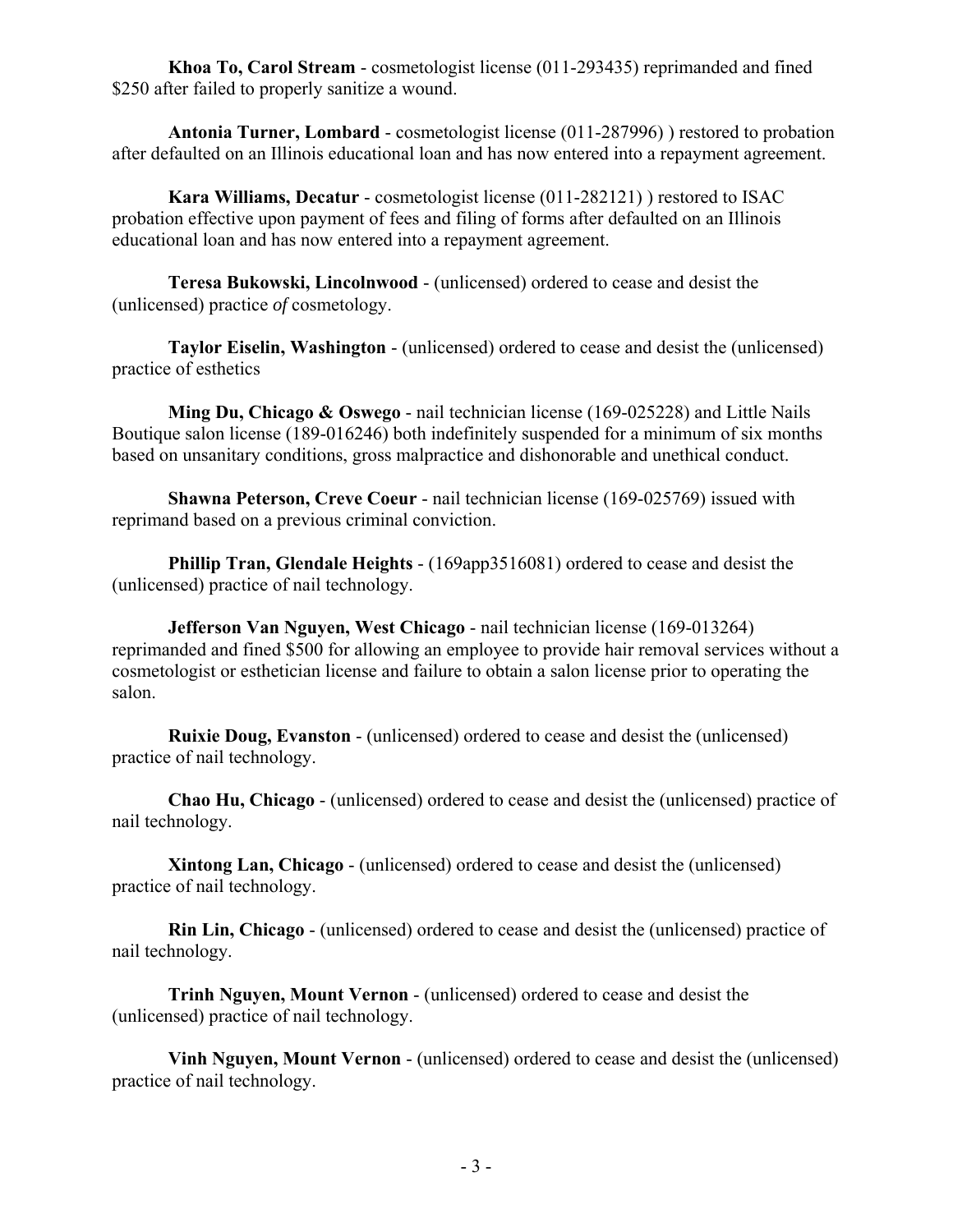**Viet Phan, Mount Vernon** - (unlicensed) ordered to cease and desist the (unlicensed) practice of nail technology.

**Daniel Terry, Calumet Park -** (unlicensed) ordered to cease and desist the (unlicensed) practice of nail technology.

**Thu Thanh, Mount Vernon** - (unlicensed) ordered to cease and desist the (unlicensed) practice of nail technology.

**Liu Ting, Oak Park** - (unlicensed) ordered to cease and desist the (unlicensed) practice of nail technology.

**Yen Tran, Aurora** - (unlicensed) ordered to cease and desist the (unlicensed) practice of nail technology.

**Anhthu Tran, Springfield** - (unlicensed) ordered to cease and desist the (unlicensed) practice of nail technology.

**Yunyu Wu, Evanston** - (unlicensed) ordered to cease and desist the (unlicensed) practice of nail technology.

**Anqi Zhang, Chicago** - (unlicensed) ordered to cease and desist the (unlicensed) practice of nail technology.

**Best 1 Nail & Massage Spa Inc, Tinley Park** - Salon license (189-014981) ordered to cease and desist employing, advertising, procuring, advising, or contracting with individuals who are not licensed with DPR to practice as massage therapists.

**Suitable LLC, Chicago** - Salon license (189-016437) reprimanded and fined \$1,000 based on aiding and assisting (unlicensed) practice of cosmetology, operation prior to licensure.

# **COLLECTION AGENCY**

**First National Collection Bureau, McCarran, NV** - collection agency license (017- 021976) issued and placed on probation for two years based on being discipline by another jurisdication.

**JTM Capital Management, Buffalo, NY** - collection agency license (017-021977) issued with reprimand due to a sister-state discipline.

# **COMMUNITY ASSOCIATION MANAGEMENT**

**Sharon Beyer, Loves Park** - (261-app/3317534) ordered to cease and desist the practice as a licensed community association manager and assessed a \$20,000 civil penalty.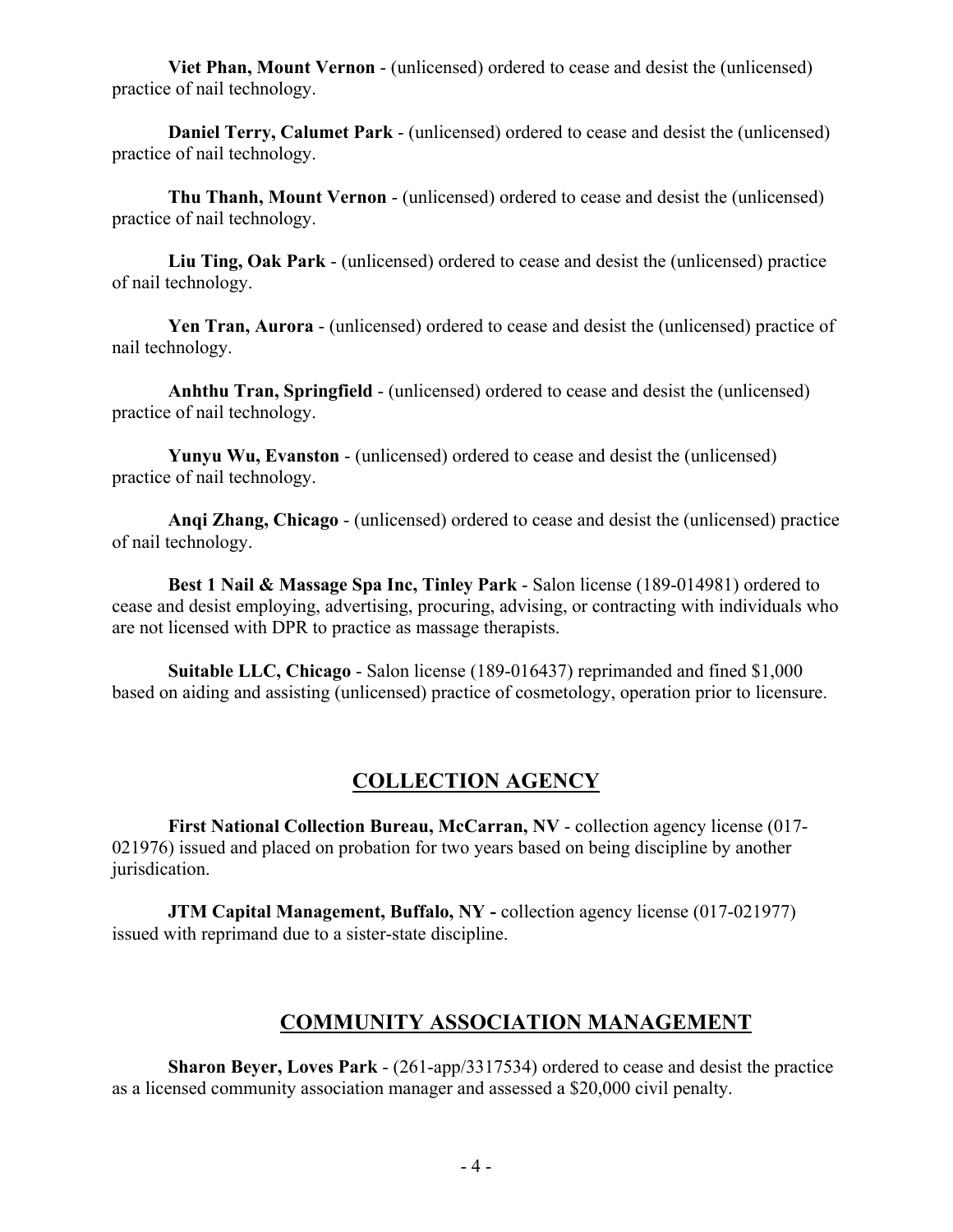#### **DENTAL**

**William Perkinson, Arlington Heights -** dentist license (019-025164) probation extended an additional two years retroactive to January 8, 2015.

**David Weber, Willowbrook -** dental license (019-018607) suspended for 30 days, followed by indefinite probation for a minimum of three years after rendered substandard care with respect to the surgical placement and restoration of dental implants; failed to diagnose bone loss leading to dental implant failure; failed to establish and maintain adequate records of patient care and treatment; and failed to complete continuing education as required by law.

**Bridget Billings, Ottawa -** dental hygienist license (020-012649) restored to probation after defaulted on an Illinois educational loan and has now entered into a repayment agreement.

#### **DETECTIVE, ALARM, SECURITY, FINGERPRINT VENDOR AND LOCKSMITH**

The following individuals' permanent employee registration cards were placed in refuse to renew status due to criminal history and/or failure to appear for a disciplinary conference: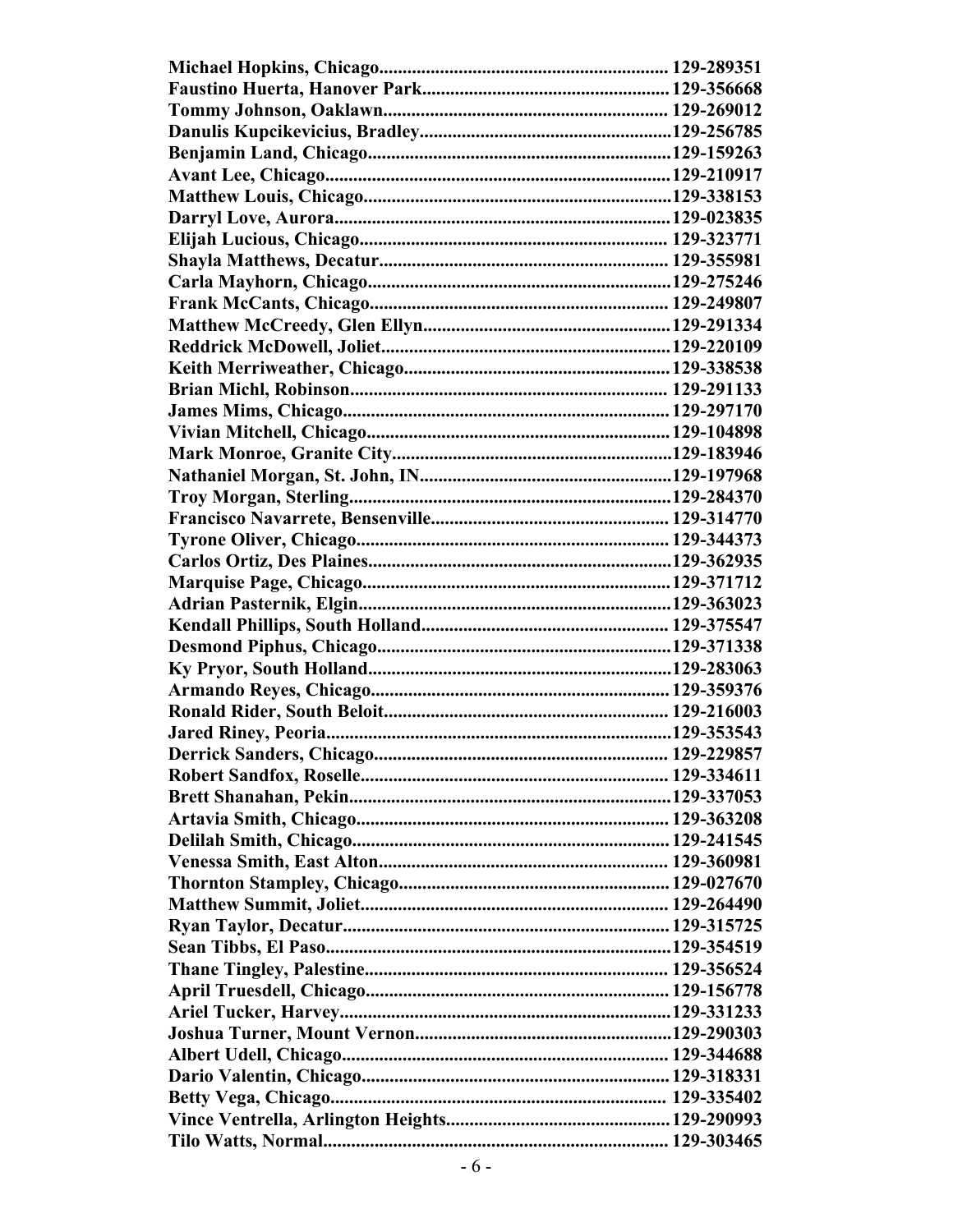The following individuals' permanent employee registration cards were disciplined for failure to report arrest and/or conviction to the Department within 30 days:

**Warren Allen, Chicago** - permanent employee registration card (129-app1261354) denied for being more than 30 days delinquent in the payment of child support.

 **Deandre Butler, Gurnee** - permanent employee registration card (129-194856), private detective license (115-001639) and private security contractor license (119-000985) all placed on probation for two years and Butler's FCC cards (229-055459, 229055463) revoked as a result of failure to report criminal convictions to the Department within 30 days.

**David Chavez, Chicago** - permanent employee registration card (129-395553) issued and placed on probation for one year due to felony criminal conviction for delivery of cannabis.

**Anthony Eaves, Addison** - permanent employee registration card (129-392718) issued and placed on probation for two years due to criminal convictions.

**Sigifredo Gutierrez, Plainfield** - permanent employee registration card (129-392723) issued and placed on probation for two years due to criminal convictions.

**Ronald Holly, Dalton** - permanent employee registration card (129-392550) issued and placed on probation for two years due to criminal convictions.

**Patrick Huntley, Chicago** - permanent employee registration card (129-392555) issued and placed on probation for one year due to criminal convictions.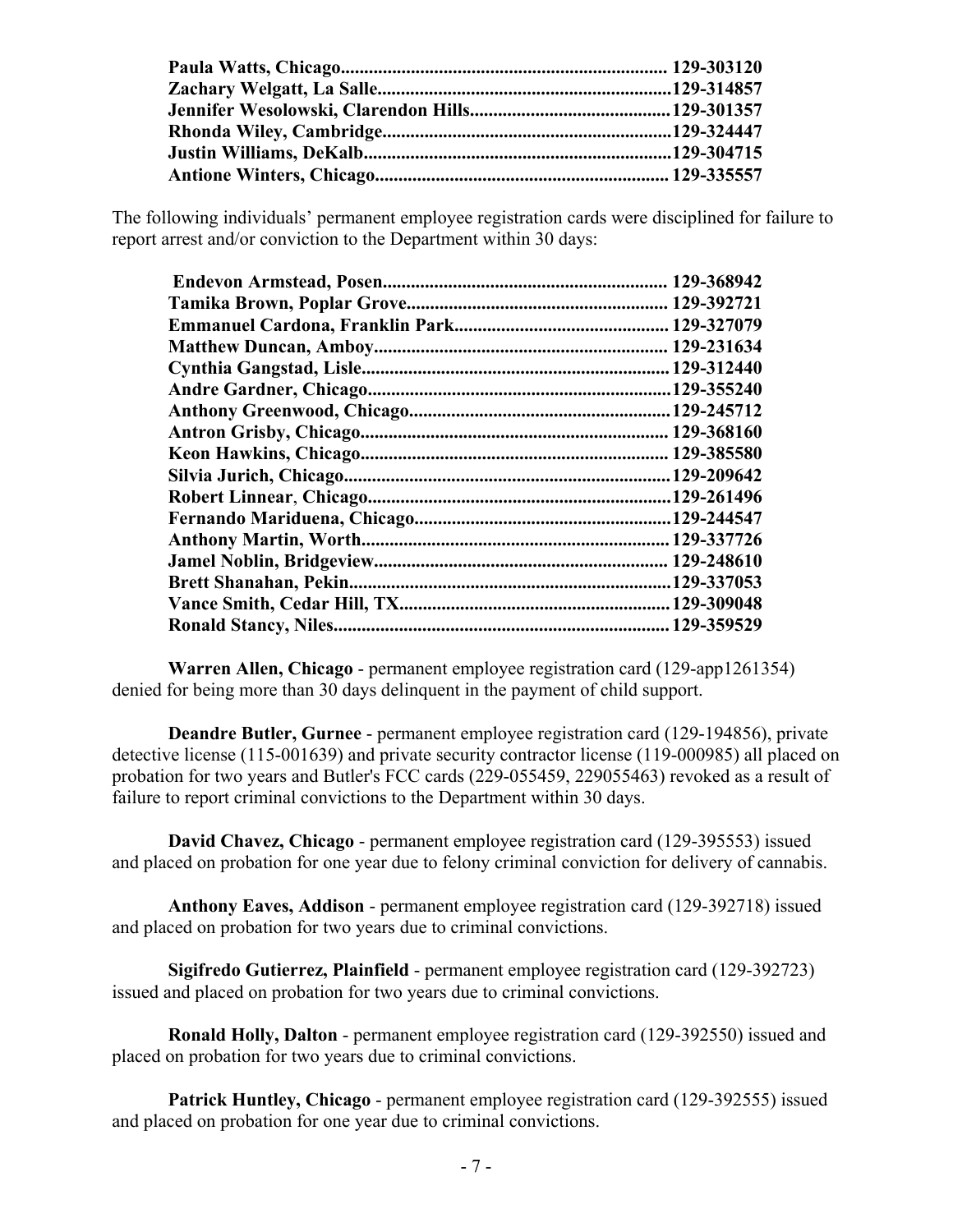**Phillip Jones, Chicago** - permanent employee registration card (129-297991) suspended for being more than 30 days delinquent in the payment of child support.

**Jose Maldonado, Midlothian** - permanent employee registration card (129-309387) revoked **as a** result of him impersonating a peace officer.

**Raymond Mayes, Broadview** - permanent employee registration card (129-392719) issued and placed on probation for one year due to criminal conviction.

**Sterling McKnight, Chicago** - permanent employee registration card (129-392538) issued and placed on probation for two years due to criminal convictions.

**Frankie Mercado, Chicago** - permanent employee registration card (129-392549) issued and placed on probation for three years due to criminal convictions.

**Rafael Reyes, Chicago** - permanent employee registration card (129-367686) placed on probation for one year due to criminal convictions.

**Travis Reynolds, LaSalle** - permanent employee registration card (129-392726) issued and placed on probation for one year due to criminal conviction.

**Ellinesse Sulton, Chicago** - permanent employee registration card (129-392732) issued and placed on probation for one year due to criminal conviction.

**Latisha Douglas, Chicago** - permanent employee registration card (129-214824) placed on indefinite probation for a minimum of 18 months and Firearm Control Card (229-066653) revoked as a result of her failure to report a criminal conviction to the Department.

**Anthony Vermeersch, Burnsville, MN** - permanent employee registration card (129- 392557) issued and placed on probation for two years due to criminal conviction and falsifying application.

 **Cory Williams, Chicago** - permanent employee registration card (129-392552) issued and placed on indefinite probation for a minimum of two years due to criminal convictions.

**Reshena Williams, Chicago** - permanent employee registration card (129-app3513413) issued and placed on probation for two years due to criminal convictions.

**David Wolson, Buffalo Grove** - permanent employee registration card (129-351211) placed on 18 month probation and fined \$1,500 for aiding and assisting the (unlicensed) practice of security in that he did professional work for an (unlicensed) company.

# **EUTHANASIA TECHNICIAN**

**Adam Medyk, Hickory Hills** - certified euthanasia technician license (235-000097) suspended for being more than 30 days delinquent in the payment of child support.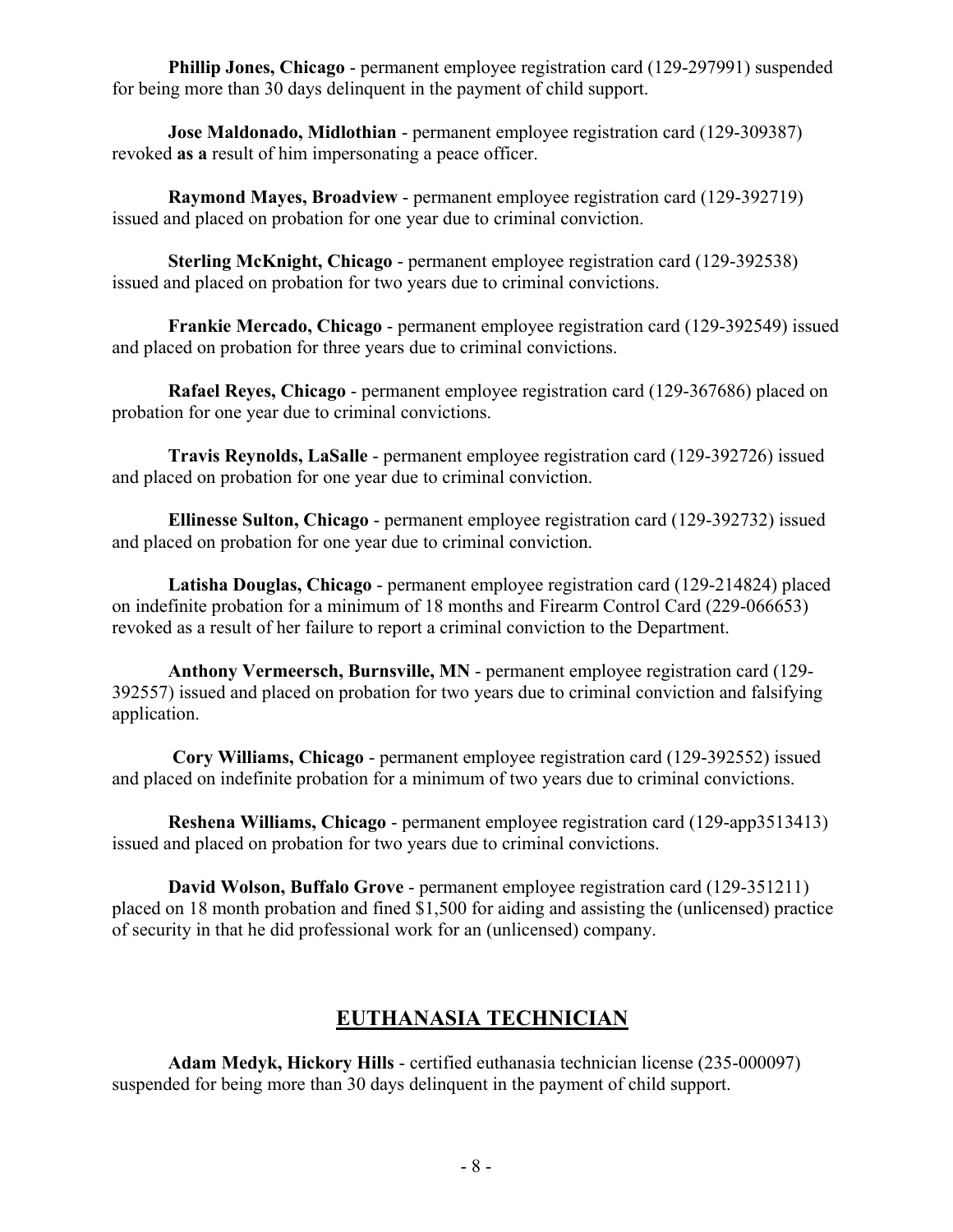#### **FUNERAL DIRECTORS & EMBALMERS**

**Tonee Spurlin, Hickory Hills -** funeral director and embalmer license (034-014671) reprimanded and fined \$1,000 for failure to file a death certificate in a timely manner.

**Alfonso Waters, Chicago** - (unlicensed) assessed a \$1,500 civil penalty based on (unlicensed) practice of funeral directing (construed).

# **MASSAGE THERAPY**

**Aurora Andrews, Alton** - massage therapist license (227-011168) placed in refuse to renew status as a result of an April 2013 criminal felony conviction for Identity Theft.

**Margaret Good, Chicago** - massage therapist license (227-018378) issued and placed on two year non-reporting probation as a result of alcohol and drug abuse related to criminal misdemeanor charges for Driving Under the Influence (DUI) in 2010 and Possession of Cannabis in 2006, as well as criminal felony charge for Possession of Cannabis in 2012.

**Mark Snow, Rockford** - massage therapist license (227-002015) placed in refuse to renew status due to a criminal felony conviction for Aggravated DUI in March 2015.

**Tesndayush Bold, Niles & Glenview** - (unlicensed) Bold and Sakura Spa ((unlicensed)) ordered to cease and desist the (unlicensed) practice of massage therapy.

# **MEDICAL**

 **Amit Agarwal, Niles -** physician and surgeon license (036-130983) indefinitely suspended for a minimum of six months for unprofessional conduct and sister-state discipline in Wisconsin.

**Misbahuddin Ahmed, Kankakee** - physician and surgeon license (036-052209) reprimanded and fined \$1,000 for ordering non-FDA approved medications for his practice.

**Rodney Alford, Kankakee** - physician and surgeon license (036-068108) reprimanded and fined \$1,000 after Respondent, a pediatrician, failed in his efforts to notify a patient that her infant's Sickle Cell Disease screen was abnormal.

**Tamer Alrifai, Chicago** - physician and surgeon license (036-056607) reprimanded and required to complete additions CME's for entering in the December 2012 settlement agreement with the Illinois Department of Healthcare and Family Services whereby he withdrew participation in the Medical Assistance Program for a period of 12 months.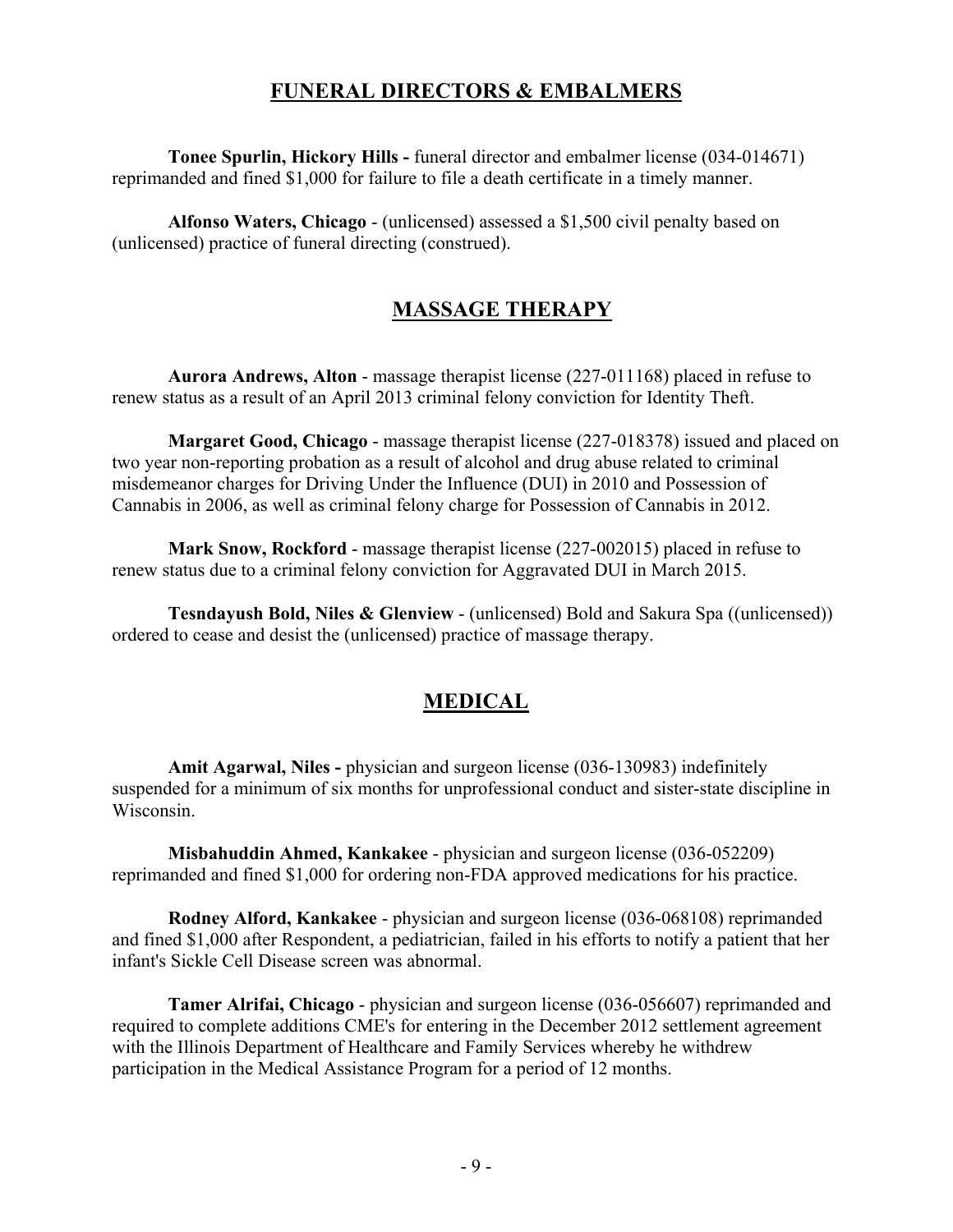**David Barnes, Naperville** - physician and surgeon license (036-103275) reprimanded and fined \$10,000 for failure to properly supervise PA Julie Ann Holycross, with regard to patient care, including but not limited to controlled substances prescribing; patient abandonment.

**Frank Bearden, Chicago** - physician and surgeon license (036-072371) suspended for being more than 30 days delinquent in the payment of child support.

**Lowell Brown, Springfield** - physician and surgeon license (036-059059) placed in refuse to renew status due to a \$750,000 settlement action for alleged delay in treatment resulting in permanent brain damage.

**Todd Chaffin, Rockford** - physician and surgeon license (036-078881) reprimanded and required to take additional CME's and fined \$5,000 for failing to adequately supervise an (unlicensed) individual who was employed at Red Ember Medical Weight Loss & Wellness Center, Ltd.

**Chung-Kuang Chen, Chicago** - physician and surgeon license (036-051139) and controlled substance license restored from probation must place in permanent inactive status.

**Lisa Cohen, Chestnut Hill, MA** - physician and surgeon license (036-120350) reprimanded due to a sister-state discipline in the state of Massachusetts.

**David Freedman, Chicago** - physician and surgeon license (036-073468) and controlled substance license (336-037066) temporarily suspended based on unprofessional conduct, improper and non-therapeutic prescribing of controlled substances and violations of controlled substance regulations.

**Jonathan Gamze, Arlington Heights** - physician and surgeon license (036-078450) placed on indefinite probation for a minimum of three years and controlled substance license (336-041514) indefinitely suspended for failing to properly prescribe medications to a patient of his practice.

**Sakib Khan, Chicago** - physician and surgeon license (036-133102) placed on indefinite probation for a minimum of five years for unprofessional conduct related to drug diversion.

**John Koehler, Caledonia** - physician and surgeon license (036-072658) reprimanded with continuing education requirements and fined \$50,000 and controlled substance licenses (336-036334 & 336-097658) both suspended for 30 days and following must place them in inactive status for failing to adequately supervise an (unlicensed) individual who was employed at Red Ember Medical Weight Loss & Wellness Center, Ltd.

**Larry Leone, Benld** - physician and surgeon license (036-066469) and controlled substance license (336-030713) both permanently relinquished after he was indicted for using a suspended DEA registration number when prescribing controlled substances and for making false statements and material omissions on his DEA registration application.

**Julian Mattiello, Chicago** - physician and surgeon license (036-111608) reprimanded due to a sister-state discipline in the state of Pennsylvania.

**Larry Overcash, Peoria** - physician and surgeon license (036-072608) reprimanded because in 2004, Respondent was performing surgery on a patient, with the patient's consent,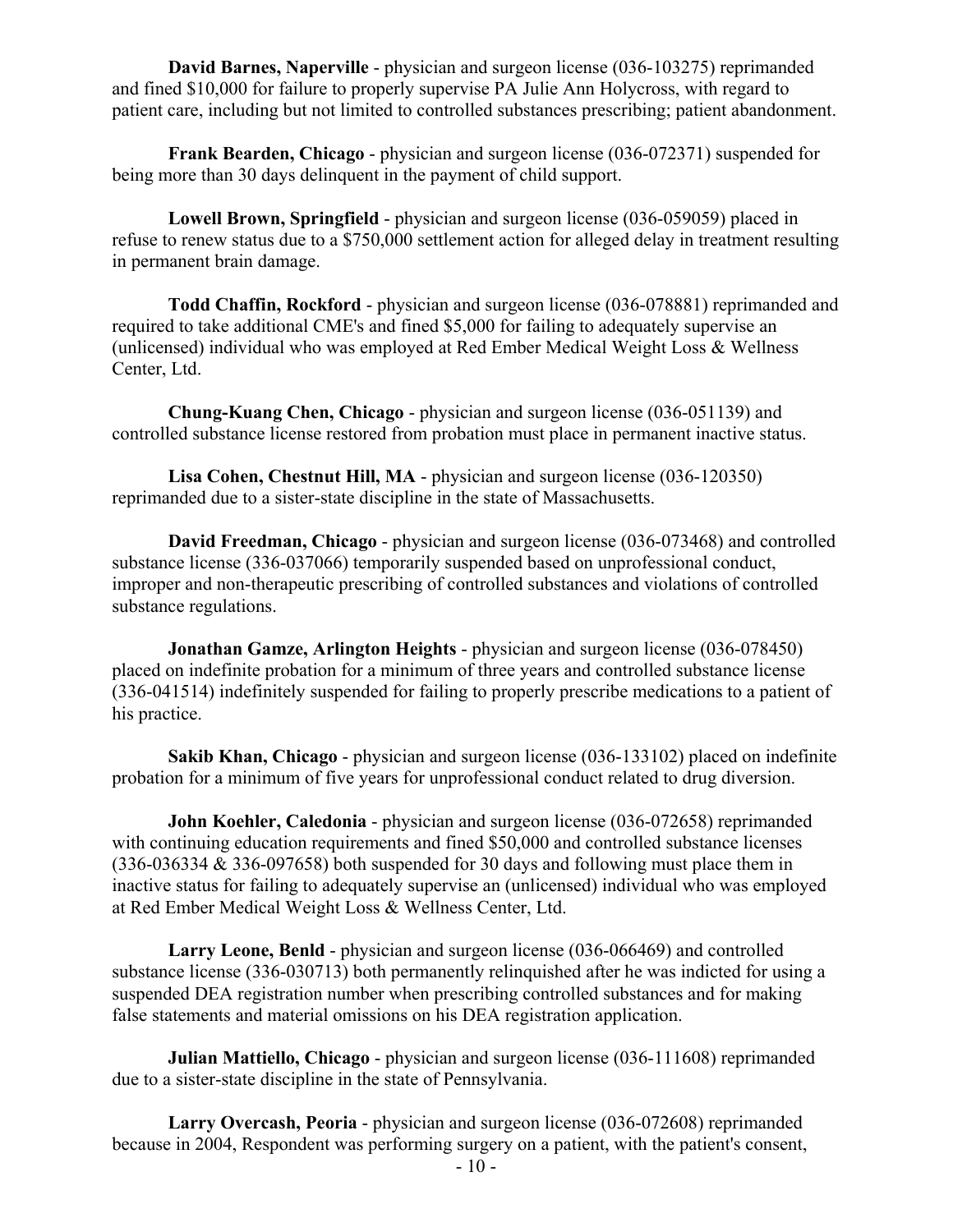when Respondent performed as additional procedure on the patient that he felt was necessary but for which he did not have the patient's consent.

**Ghanshyam Patel, Joliet** - physician and surgeon license (036-069206) reprimanded due to his application to participate in the Medical Assistance Program being denied by the Illinois Department of Healthcare and Family Services in September 2014.

**Terrence Pencek, Decatur** - physician and surgeon license (036-078656) placed in refuse to renew status due to a \$1 million settlement action for alleged negligence resulting in a stroke and the patient's longer term care.

**Rajat Prakash, Clarendon Hills** - physician and surgeon license (036-086830) and controlled substance license (336-048833) permanently revoked for conviction of a misdemeanor criminal battery against any patient in the course of patient care or treatment, including any offense based on sexual conduct.

**Choday Rao, Lemont** - physician and surgeon license (036-042832), permanently relinquished for aiding and abetting (unlicensed) practice of medicine in the clinic where he was employed.

**Rosalina Robles-Gonzalez, Springfield** - physician and surgeon license (036-066304) placed in refuse to renew status due to a gross deviation from the standard of care.

**Jeffrey Roth, Chicago** - physician and surgeon license (036-059165) placed on indefinite probation for a minimum of two years and fined \$10,000 and controlled substance license (336-023753) suspended for 60 days for prescribing controlled substances to patients of his practice without proper evaluation and documentation of said treatments.

**David Shapiro, Highland Park** - physician and surgeon license (036-065945) reprimanded due to a sister-state discipline in the state of Wisconsin.

**V. Jose Thomas, Fairview Heights** - physician and surgeon license (036-046371) indefinitely suspended for a minimum of one year and fined \$15,000 for inappropriate prescribing of controlled substances.

**Steven Thornton, Peoria** - physician and surgeon license (036-090726) indefinitely suspended for a minimum of one year for engaging in a boundary violation with a psychiatric patient of his practice.

**Cimenga Tshibaka, Chicago** - physician and surgeon license (036-110925) placed in refuse to renew status due to a sister-state discipline in the state of Maryland.

**Axel Vargas, Wilmette** - physician and surgeon license (036-089572) reprimanded and fined \$10,000 for using a third party management company, dispensing numerous tablets of Vicodin under the DEA Registration of another health care provider under contract with the same dispensing management company; dispensed controlled substances from a location that he had not registered with the DEA or the Department as required by law.

**Jerome Wilborn, Ann Arbor, MI** - physician and surgeon license (036-079380) fined \$500 due to a sister-state discipline in the state of Michigan.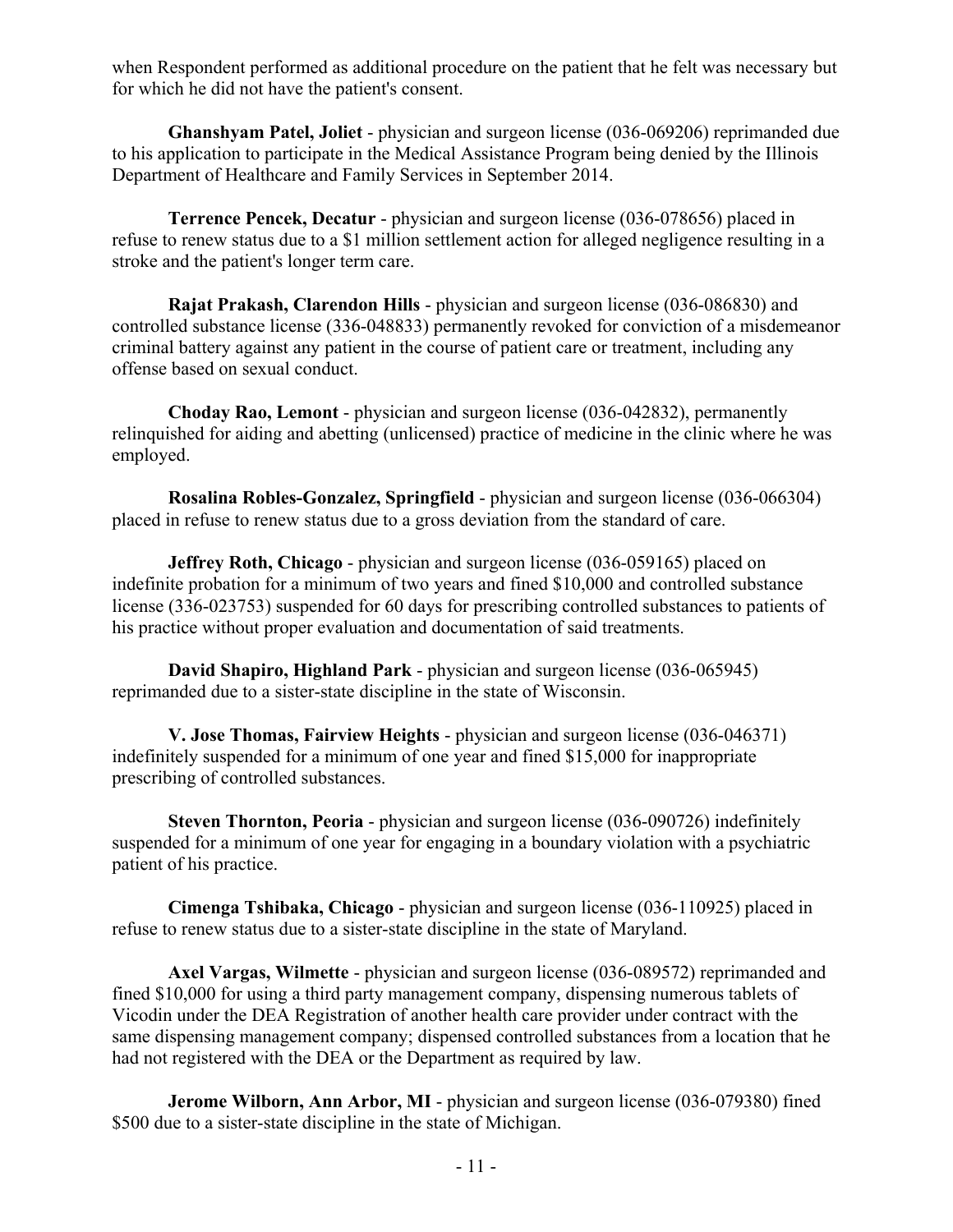**James Wilson, Naperville** - physician and surgeon license (036-078688) reprimanded because Respondent did not adequately supervise registered nurses administering Botox at a med spa formerly owned by him.

**Donald Yakel, Springfield** - physician and surgeon license (036-092557) restored to indefinite probation with practice restrictions for a minimum of five years.

**Kent Powell, Loves Park** - (unlicensed) ordered to cease and desist the (unlicensed) practice of medicine and assessed a \$7,500 civil penalty.

**Islam Ibrahim, Chicago** - (unlicensed) ordered to cease and desist the (unlicensed) practice of medicine and assessed a \$10,000 civil penalty.

**Joseph Ethen, Glencoe** - chiropractor license (038-011678) placed on indefinite probation for a minimum of one year because his record keeping fell below the required standard.

**Thomas Labrot, San Diego**, CA - chiropractor license (038-004368) reprimanded and fined \$1,000 due to discipline by another state for performing peer review without being registered with the Kentucky Board of Chiropractic Examiners.

**Matthew Walker, Chicago** - chiropractor license (038-011342) reprimanded, must complete 10 additional hours of CME within six months and fined \$5,000 because in 2013 Dr. Walker caused to be posted on his web site for his practice the statement that a certain chiropractor was the co-clinical director of his practice, when that chiropractor did not hold a chiropractor license.

**Brad Albertini, Murphysboro** - physician assistant license (085-001668) placed on indefinite probation for a minimum of five years after he plead guilty to Possession of a Controlled Substance, a Class 4 Felony.

**Julie Holycross, Danville** - physician assistant license (085-002687) placed on indefinite probation or a minimum of two years for writing prescriptions under her supervising physician's name, on pre-signed prescription sheets, and on May 9, 2012, the clinic she worked at closed and she failed to contact her patients to offer referrals and instructions on how to obtain copies of their medical records.

**Neil Panchal, Barrington Hills** - temporary physician permit (125-067917) issued and placed on indefinite probation after he was suspended from all clinical activities, required to participate in ethics remediation program for one year and delayed graduation date by one year while in medical school.

**Elizabeth Thomas, Chicago** - temporary medical permit (125-061523) revoked for failure to respond to the Department's formal request for information regarding her substance addiction, recovery, and future training plans.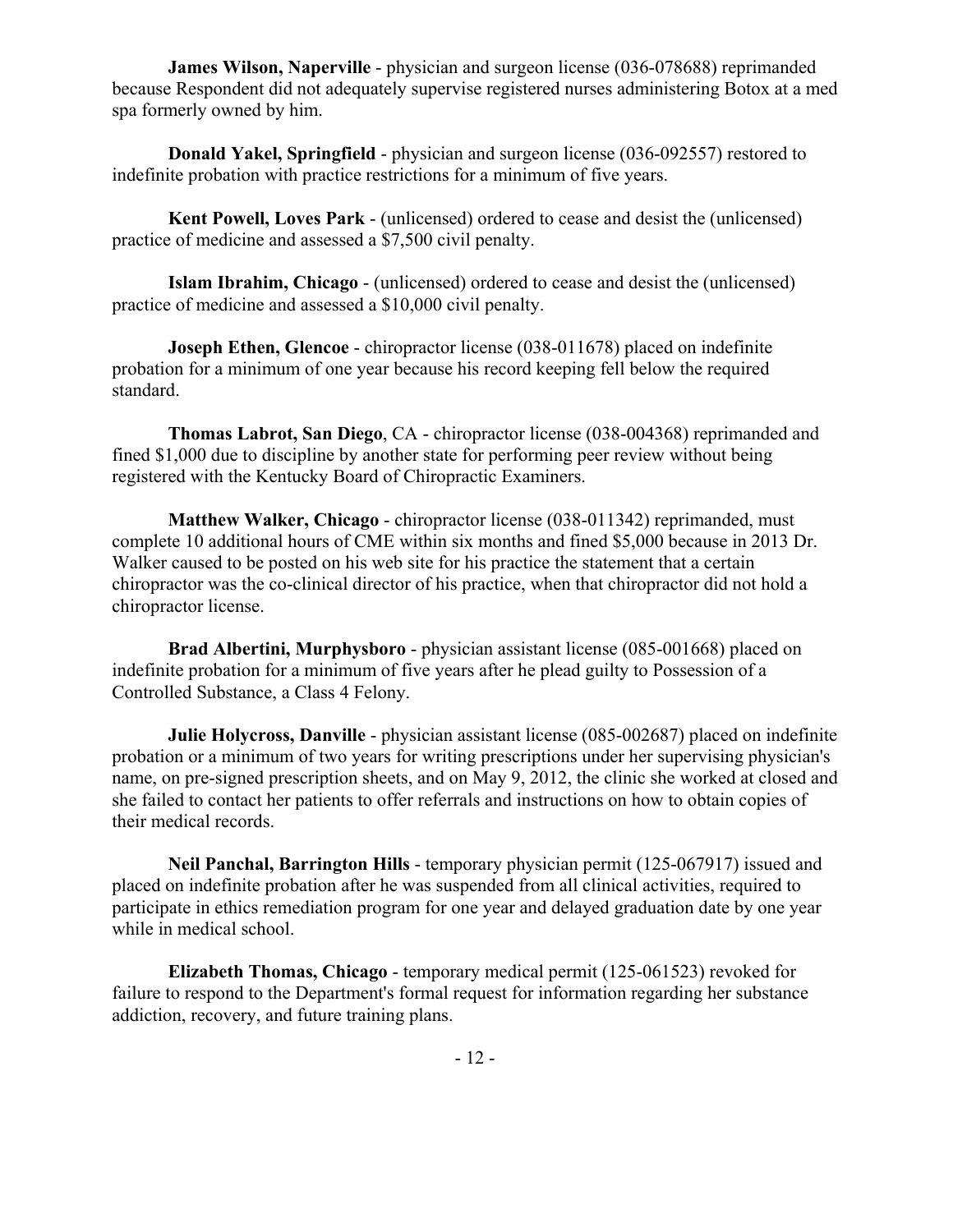#### **NURSING**

**Erin Arndt, Wellington, CO** - registered nurse license (041-422997) indefinitely suspended for a minimum of six months due to a sister-state discipline in the state of Minnesota.

**Terae Benjamin, Davenport, IA** - registered nurse license (041-392924) reprimanded due to a sister-state in the state of Iowa.

**Lona Compton, Peshtigo, WI** - registered nurse license (041-398834) placed in refuse to renew status due to a sister-state discipline in the state of Wisconsin.

**Kimberli Curtis, Leclaire, IA** - registered nurse license (041-400636) reprimanded for failure to to report an adverse action again her by a health care institution.

**Joseph Denning, Forest Park** - registered nurse license (041-323875) reprimanded with continuing education requirements for changing the dates on his old TB test and a physical examination record to make them current when applying for a position to Maxim Health Care.

**Alicia Ferguson, Anchorage, AK** - registered nurse license (041-398966) reprimanded due to a sister-state discipline in the state of Alaska.

**Roann Gron, Shorewood** - registered nurse license (041-268082) placed in refuse to renew status for failure to complete continuing education for the last renewal cycle.

**Dawn Hansen, Hebron, IN** - registered nurse license (041-353092), advanced practice nurse license (209-009260) and controlled substance license (309-005593) all) placed in refuse to renew status due to a sister-state discipline in the state of Indiana.

**Eric Jens, Davenport** - registered nurse license (041-435097) issued with reprimand due to a 2004 arrest, conviction and incarceration for conspiracy to distribute cocaine.

**Sue Johnson, Foley, AL** - registered nurse license (041-195028) reprimanded due to a sister-state discipline in the state of Alabama.

**Tara Johnson, Highland, IN** - registered nurse license (041-371238) indefinitely suspended for a minimum of six months for drug diversion in December 2012.

**Simone Keppler, Verona, WI** - registered nurse license (041-391151) reprimanded due to a sister-state discipline in the state of Wisconsin.

**Deborah King, Johnsburg** - registered nurse license (041-308371) placed on indefinite probation for a minimum of two years for diverting narcotics that were retrieved from Respondent's vehicle while at work at Advocate Health Care after a patient complained that they were given Tylenol instead of pain medication. Respondent was terminated and failed to report the incidents to the Department.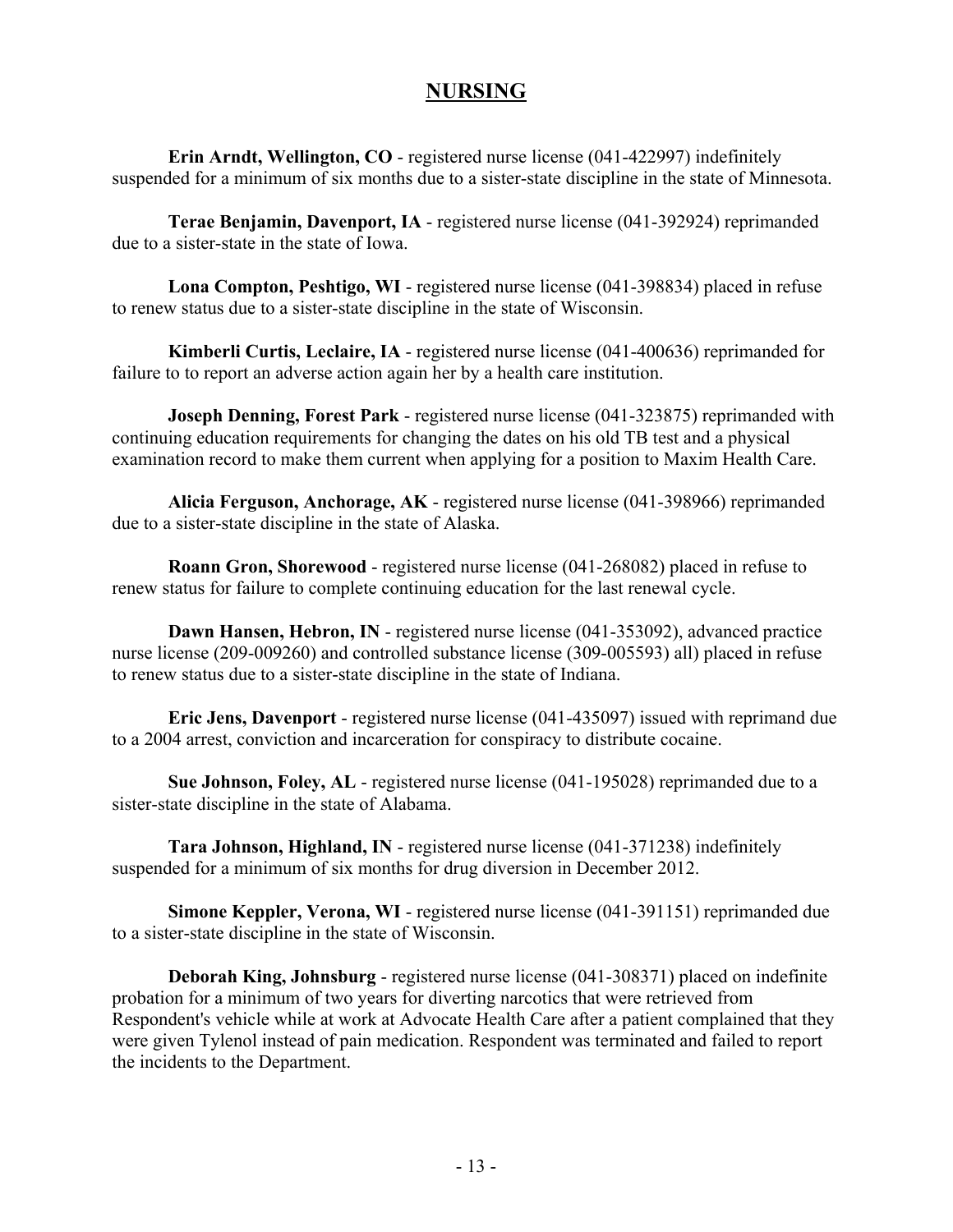**Amie Kuntz, Sandwich** - registered nurse license (041-362734) placed on indefinite probation with work restrictions for a minimum of 18 months for having been found guilty of identity theft.

**Gregory Lundstrom, Oak Forest** - registered nurse license (041-228904) reprimanded for falsification of a CPR card.

**Tami Phillippe, Bloomington** - registered nurse license (041-304890) reprimanded due to a sister-state discipline in the state of Nevada.

**Jerome Powell, Decatur** - registered nurse license (041-261915) reprimanded due to a sister-state discipline in the state of Alabama.

**Cindy Proveaux, Cape Coral, FL** - registered nurse license (041-379986) reprimanded due to a sister-state discipline in the state of Louisiana.

**Bruce Puchek, Elgin** - registered nurse license (041-366684) permanently revoked for conviction of criminal sexual assault which is a criminal act that requires registration under the Sex Offender Registration Act.

**Felicia Salisbury, Lancaster, MO** - registered nurse license (041-329307) placed in refuse to renew status due to a sister-state discipline in the state of Missouri.

**Cassandra Stuby, Sparta** - registered nurse license (041-370458) automatically, indefinitely suspended for a minimum of 12 months for a violation of probation.

**Christinna Tomaw, Greenup** - registered nurse license (041-412583) and (043-109067) both indefinitely suspended for a minimum of six months based on an arrest for unlawful acquisition of controlled substances and diversion and substitution of narcotics in three facilities.

**Meghan Vande Logt, Camden, DE** - registered nurse license (041-353850) voluntarily, permanently surrendered due to a sister-state discipline in the state of Pennsylvania.

**Jessica Wade, Kingston Mines** - registered nurse license (041-40599) voluntarily and permanently surrendered due to diverting controlled substances from her place of work.

**Doris Cox, Port Byron** - licensed practical nurse license (043-103806) placed in refuse to renew status due to sister-state disciplines in the states of Arizona, Iowa and Nevada.

**Litanya Hurdle, Highland, IN** - licensed practical nurse license (043-107687) placed on probation for 18 months for due to a sister-state discipline in the state of Indiana.

**Wendy Laws, Anna** - licensed practical nurse license (043-086740) reprimanded after she falsely documented that an inmate either received his medication or refused his medication when the inmate was not actually receiving or not refusing his medication.

**Jennifer Lindner, Ellis Grove** - licensed practical nurse license (043-111650) indefinitely suspended for a minimum of six months after she pled guilty to unlawful possession of a controlled substance.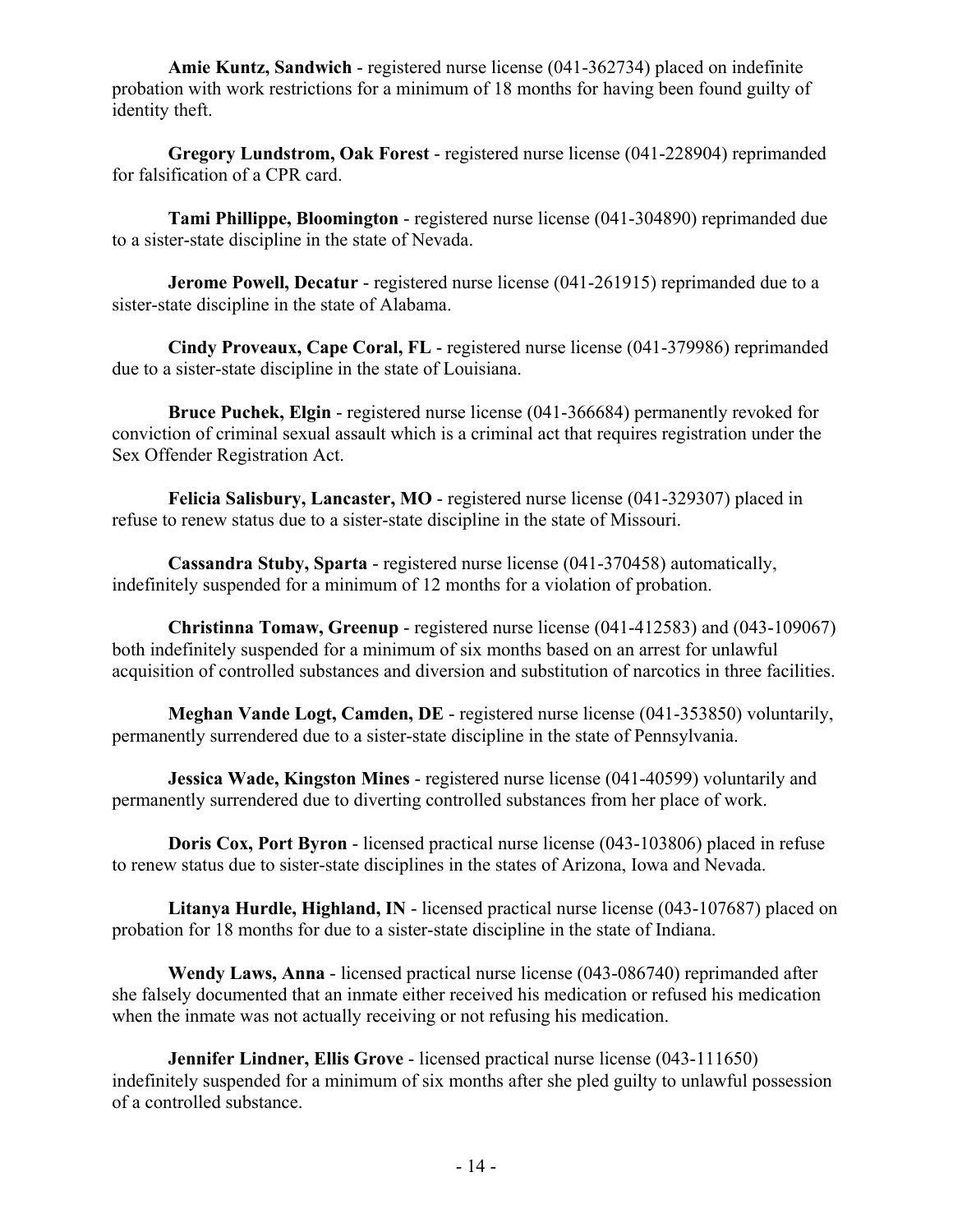**Kari Matuszyk, Kewanee** - licensed practical nurse license (043-113059) indefinitely suspended for a minimum of two years for having pled guilty to, and having been found guilty of, the Unlawful Possession of Controlled Substances, a Class 4 Felony, in Henry County, IL in June 2013 and having been sentenced to 1st offender probation-24 months; and having pled guilty to, and having been found guilty of, the Unlawful Possession of Controlled Substances, a Class 4 Felony in Knox County, IL in November 2014 and having been sentenced to probation to run concurrent with Henry County and an additional six months.

**Lashondra McIntosh, Gary, IN** - licensed practical nurse license (043-121501) issued with reprimand due to a sister-state discipline in the state of Indiana.

**Larry Newsome, Chicago** - licensed practical nurse license (043-072118) placed in refuse to renew status due to a sister-state discipline in the state of Tennessee.

**Sandra Scheurer, Lincoln** - licensed practical nurse license (043-071488) placed in refuse to renew status for having diverted pain medication and tested positive for controlled substances.

**Camron Willis, Eldorado** - licensed practical nurse license (043-090568) automatically, indefinitely suspended for a minimum of 12 months for violation an order of probation.

**Bridget Zornow, Crystal Lake** - licensed practical nurse license (043-105084) reprimanded for failure to follow standard protocol, when prior to boarding a flight with a minor patient and the patients' relatives, failed to inspect a battery to an oxygen concentrator and pulse oximeter that was packed by a third party. The acts and/or omissions of the Respondent were not the cause of the death of the minor patient.

# **NURSING HOME ADMINISTRATOR**

 **Aaron Anderson, Canton** - temporary nursing home administrator license (045-003608) indefinitely suspended for a minimum of five years after exhibited unprofessional conduct by failing to immediately report allegations of abuse to the Administrator, failed to conduct a thorough investigation into abuse, and failed to immediately remove the perpetrator to prevent further abuse to other residents.

#### **OCCUPATIONAL THERAPY**

 **Ruben Martinez, Chicago** - certified occupational therapist license (057-002205) suspended for being more than 30 days delinquent in the payment of child support.

# **PHARMACY**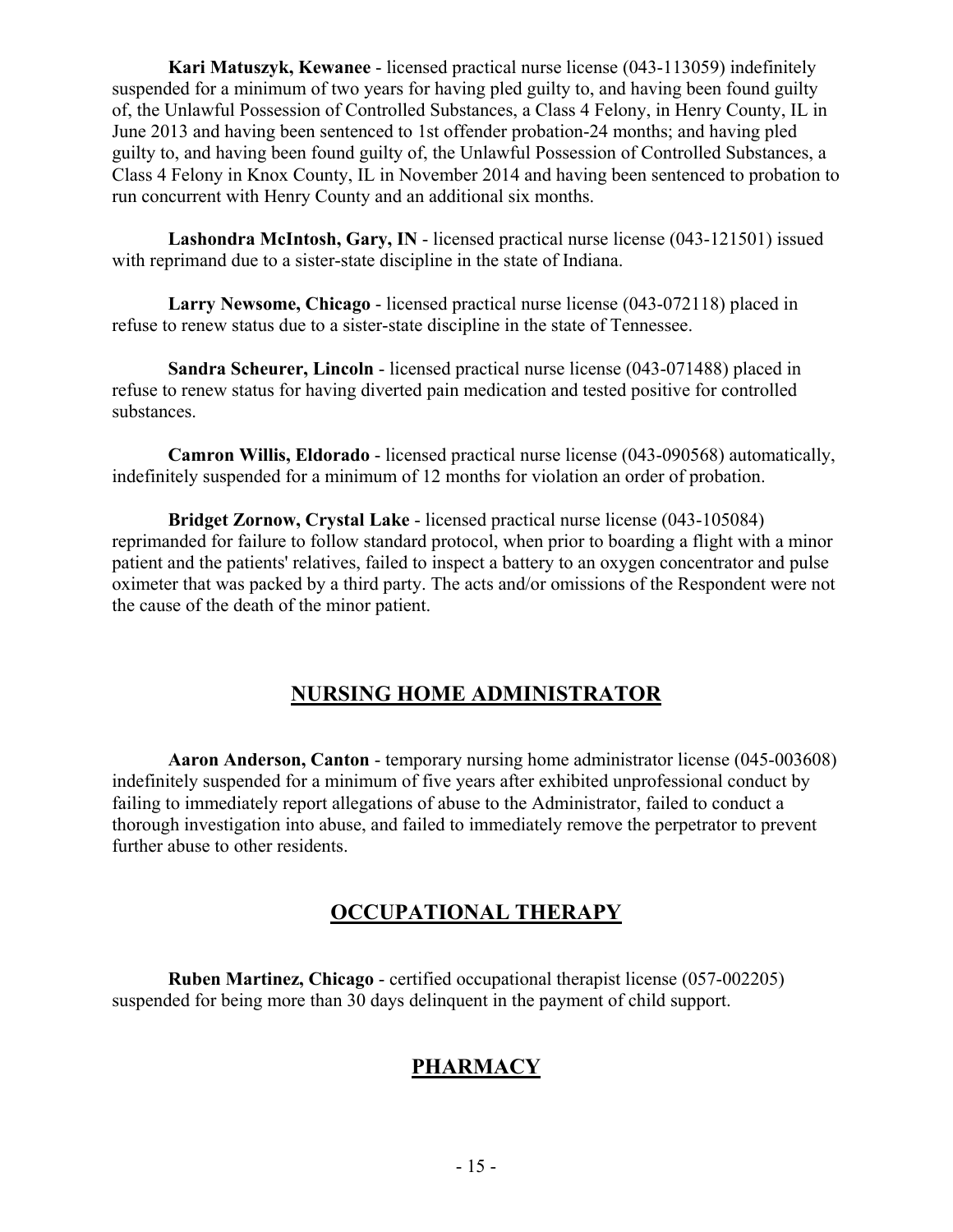**Raven Campbell, East St. Louis** - pharmacy technician license (049-224875) placed in refuse to renew status for being terminated from employment for diversion of controlled substances.

**Gustavo Carrasco, Chicago** - pharmacy technician license (049-206197) placed in refuse to renew status for being terminated from employment for diverting a controlled substance.

**Brittany Cooper, Glen Carbon** - pharmacy technician license (049-194967, indefinitely suspended for a minimum of one year for diverting controlled substances from her pharmacy employer.

**Rolando Gonzalez, Joliet** - pharmacy technician license (049-227218) placed in refuse to renew status after he was found guilty of possession of a controlled substance and was terminated from employment for diversion of controlled substances.

**Robert Johnson, Chicago** - pharmacy technician license (049-142286) revoked due to testing positive for an illegal substance on September 28, 2012.

**Tiffany Martin, Cortland** - pharmacy technician license (049-215056) placed in refuse to renew status for being terminated from employment for theft.

**David Moore, Dolton** - pharmacy technician license (049-221812) revoked for having diverted controlled substances from his pharmacy employer.

**Demi Ortiz, Chicago** - pharmacy technician license (049-210598) placed in refuse to renew status for being terminated from employment for diversion of controlled substances.

**Stephanie Pena, Sims** - pharmacy technician license (049-182479) revoked for admitting in writing, and later arrested for theft of non-controlled substance prescription medication and general merchandise from her employer.

**Kristina Thierry, Plainfield** - pharmacy technician license (049-117529) placed in refuse to renew status after she pled guilty to attempted forgery, a class A misdemeanor.

**Ibrahim Al-Machnee, Oak Lawn & Chicago** - pharmacist license (051-295517) and pharmacy license of Drug Center Pharmacy (054-018854) both temporarily suspended after they dispensed prescription drugs without receiving a written or oral prescription, engaged in unprofessional conduct, filled a prescription without a valid physician-patient relationship, and engaged in a pattern of conduct which demonstrates incompetence or unfitness to practice.

**William Martin, Heyworth** - pharmacist license (051-027405) reprimanded for selling a non-controlled substance without reducing the prescription to writing.

**Lori Warren, Kokomo, IN** - pharmacist license (051-038824) reprimanded after Respondent was found to have removed two Combivent Inhalers while employed by Riverside Health Care, Kankakee, IL.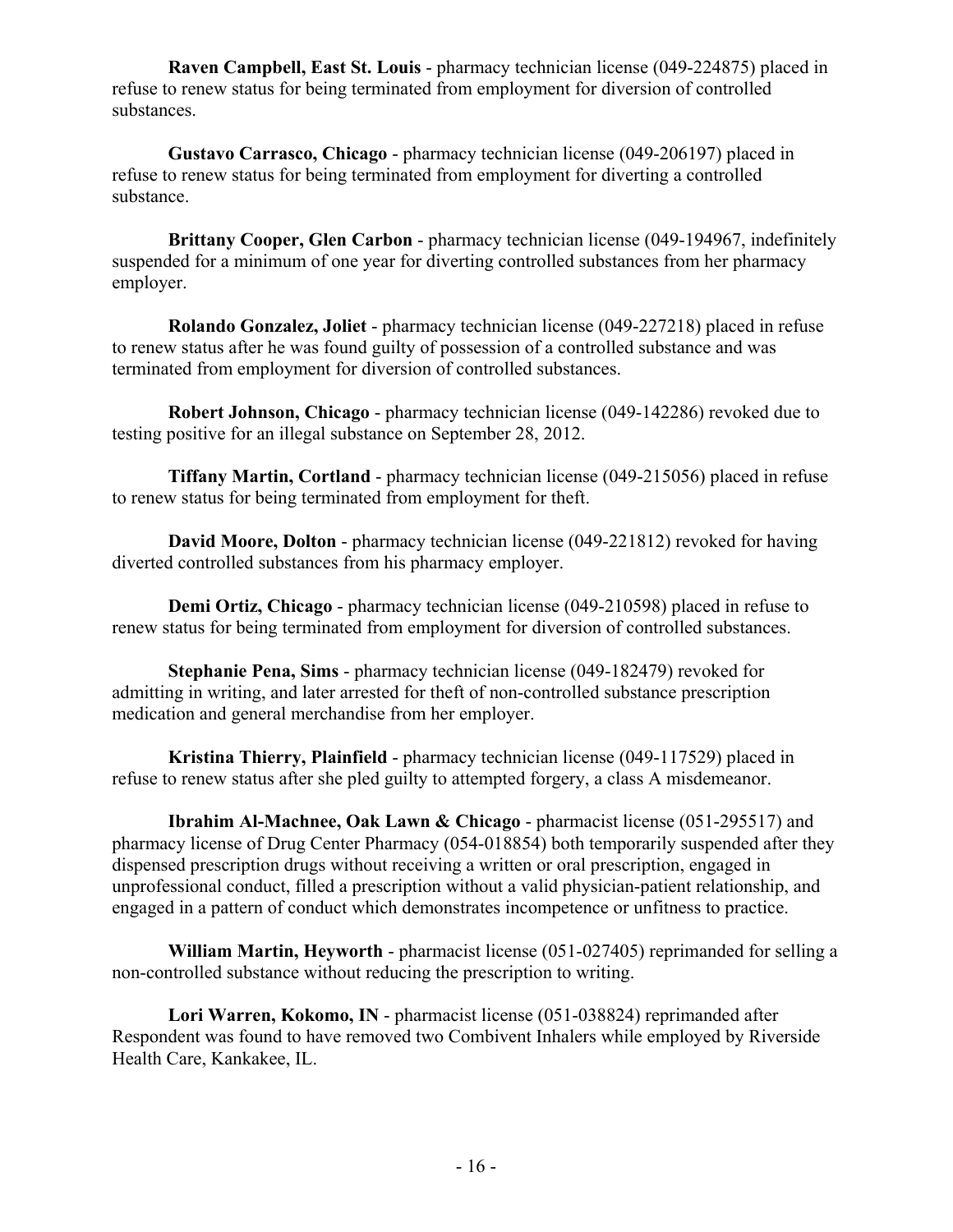**Exclusive Pharmacy, Chicago** - pharmacy license (054-018265) reprimanded and fined \$5,000 for moving locations before receiving Department approval and before undergoing a change**-**of-address inspection.

**Rosens Morseview Pharmacy, Chicago** - pharmacy license (054-008569) reprimanded and fined \$5,000 as a result of an inspection that revealed unsanitary conditions and unmarked vials with mixed prescriptions.

#### **PHYSICAL THERAPY**

**Ashley McGurl, Quarryville, PA** - physical therapist license (070-018454) placed in refuse to renew status due to a sister-state discipline in the state of California.

**Jeanette Campagnola, Milwaukee, WI** - physical therapist assistant license (160- 001857) placed in refuse to renew status due to a sister-state discipline in the state of Wisconsin.

#### **PODIATRY**

**Paul Bishop, Yorkville** - podiatrist license (016-004787) reprimanded and fined \$1,500 for performing surgery on a patient's right foot when the patient was scheduled for surgery on her left foot.

#### **REAL ESTATE**

**Edward Kirch, Aurora & Aurora** - real estate broker corporation license (471-008409) and Edward Kirch Property Management (478-026268) both reprimanded with conditions and both fined \$1,000 for performing real estate services under Respondent Corporation's name without having the corporation licensed and by failing to keep security deposits obtained from renters in segregated escrow accounts.

**Patrick Somers, Springfield** - real estate managing broker license (471-003845) placed on probation for one year and fined \$2,500 for his failure to properly supervise sponsored licensees and delegating the duties of a managing broker upon licensees that held leasing agent or broker licenses.

**Roberto Almazan, Chicago** - real estate broker license (475-155198) suspended for being more than 30 days delinquent in the payment of child support.

**James Coleman, Chicago** - real estate broker license (475-155435) suspended for being more than 30 days delinquent in the payment of child support.

**Mark Nesci, Chicago** - real estate broker license (475-app3479402) issued and placed on probation for one year due to prior felony criminal conviction and license discipline.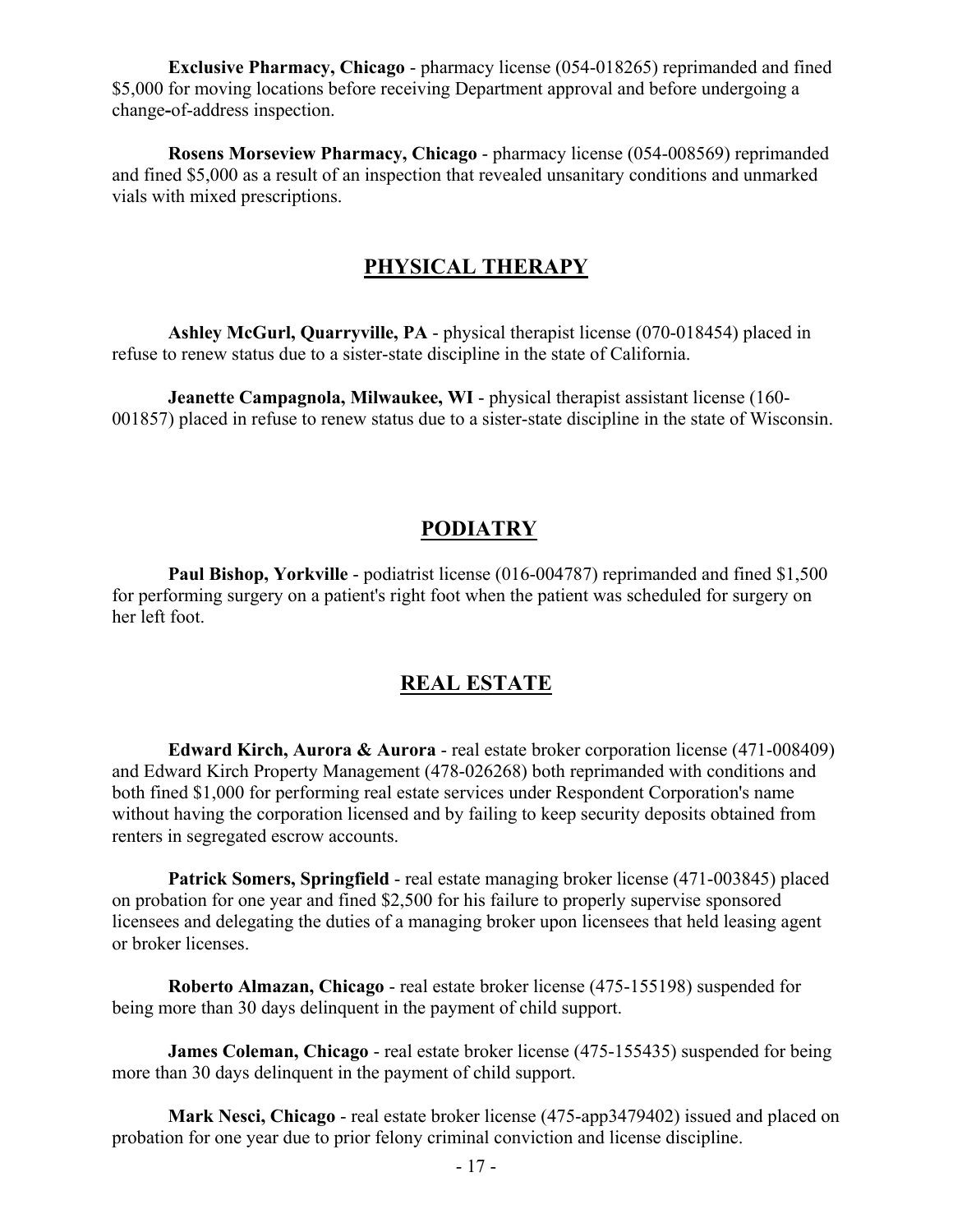**Yashoda Reddy, Inverness** - real estate broker license (475-083735) reprimanded and fined \$4,500 for violating continuing education requirements.

**Larry Davis, Quincy** - real estate broker license (476-345736) ordered to cease and desist the (unlicensed) practice of real estate auction and assessed a \$1,250 fine.

**James Tarr, Chicago** - real estate salesperson license (476-363027) ordered to cease and desist the (unlicensed) practice of real estate and assessed a \$75,000 civil penalty.

**Pacific Management, Chicago** - real estate broker corporation (478-011395) real estate broker fined \$7,500 for their failure to properly supervise sponsored licensees and delegating the duties of a managing broker upon licensees that held leasing agent or broker licenses

**Lara Brooke, Chicago** - (unlicensed) ordered to cease and desist the (unlicensed) practice of real estate and assessed a \$10,000 civil penalty.

**Christine Eisenberg, Hackensack, NJ & Hackensack, NJ** - (unlicensed) Eisenberg and Pleasant Realtors ((unlicensed)) ordered to cease and desist the (unlicensed) practice of any real estate activities and assessed a \$2,000 civil penalty owed jointly and severally.

**Exchange Apartment Finders, Chicago** - (unlicensed) ordered to cease and desist the (unlicensed) practice of real estate and assessed a \$50,000 civil penalty.

**Sergio Garcia, Chicago & Chicago** - (unlicensed) Garcia and Chicago Real Estate Leaders ((unlicensed)) ordered to cease and desist (unlicensed) practice of real estate and each assessed a \$25,000 civil penalty.

#### **REAL ESTATE AUCTIONEER**

**Scott Freeman, Winamac, IN** - real estate auctioneer license (441-001029) revoked because he was convicted of the felony offenses of Possession of Cocaine (Porter County, IN), Theft (Porter County, IN), and Armed Robbery (Pulaski County, IN).

#### **RESPIRATORY CARE**

**Babatunede Oshimokun, University Park** - respiratory care practitioner license (194- 006108) placed in refuse to renew status for being more than 30 days delinquent in the payment of child support.

# **ROOFING CONTRACTORS**

**A&A Improvements, Lombard** - licensed contractor license (104-016761) suspended for 120 days and fined \$2,500 based on Respondent aiding and assisting (unlicensed) roofing contracting practice.